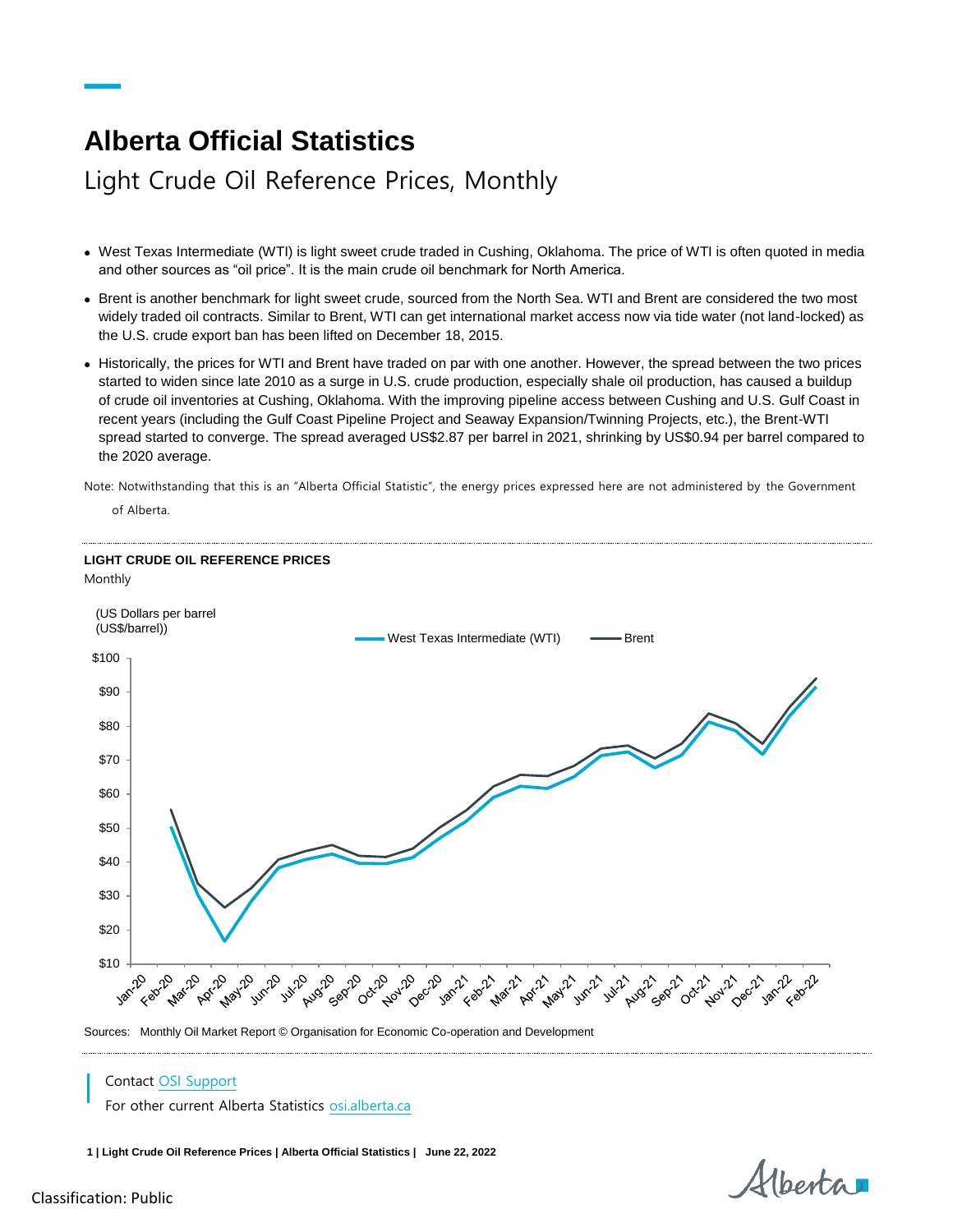## Metadata is an important component of the Alberta Official Statistics.

 $\ddot{\phantom{a}}$ 

| Title                                       | Light Crude Oil Reference Prices, Monthly                                                                                                                                                                                                                                                                                                                                                                                                                                                                                                                                                                                                                                                                                                                                                                                                                           |
|---------------------------------------------|---------------------------------------------------------------------------------------------------------------------------------------------------------------------------------------------------------------------------------------------------------------------------------------------------------------------------------------------------------------------------------------------------------------------------------------------------------------------------------------------------------------------------------------------------------------------------------------------------------------------------------------------------------------------------------------------------------------------------------------------------------------------------------------------------------------------------------------------------------------------|
| Alternative Title                           |                                                                                                                                                                                                                                                                                                                                                                                                                                                                                                                                                                                                                                                                                                                                                                                                                                                                     |
| Creator                                     | Energy                                                                                                                                                                                                                                                                                                                                                                                                                                                                                                                                                                                                                                                                                                                                                                                                                                                              |
| Category                                    | Energy                                                                                                                                                                                                                                                                                                                                                                                                                                                                                                                                                                                                                                                                                                                                                                                                                                                              |
| Abstract                                    | This Alberta Official Statistic presents monthly prices of light crude oil benchmarks of West Texas<br>Intermediate (WTI) and Brent.                                                                                                                                                                                                                                                                                                                                                                                                                                                                                                                                                                                                                                                                                                                                |
| Full Description                            | This Alberta Official Statistic presents monthly prices of light crude oil benchmarks of WTI and Brent.<br>WTI is traded on the New York Mercantile Exchange (NYMEX) whereas Brent is traded on the<br>Intercontinental Exchange (ICE). Monthly prices of WTI and Brent are calculated by taking a simple<br>arithmetic average of daily floor settlement prices.                                                                                                                                                                                                                                                                                                                                                                                                                                                                                                   |
| Time Coverage<br>YYYY-MM-DD -<br>YYYY-MM-DD | 2009-10 to 2022-02                                                                                                                                                                                                                                                                                                                                                                                                                                                                                                                                                                                                                                                                                                                                                                                                                                                  |
| Spatial Coverage                            | Alberta                                                                                                                                                                                                                                                                                                                                                                                                                                                                                                                                                                                                                                                                                                                                                                                                                                                             |
| Data Source                                 | Monthly Oil Market Report © Organisation for Economic Co-operation and Development/International<br>Energy Agency (OECD/IEA), 2020, based on data from ICE/NYMEX                                                                                                                                                                                                                                                                                                                                                                                                                                                                                                                                                                                                                                                                                                    |
| <b>Risk Considerations</b>                  | None                                                                                                                                                                                                                                                                                                                                                                                                                                                                                                                                                                                                                                                                                                                                                                                                                                                                |
| <b>Usage Considerations</b>                 | Crude Oil means a mixture of mainly pentanes and heavier hydrocarbons that may be contaminated<br>with sulphur compounds, which is recovered or is recoverable at a well from an underground reservoir.<br>It is liquid at the conditions under which its volume is measured or estimated, and includes all other<br>hydrocarbon mixtures so recovered or recoverable except raw gas, condensate or crude bitumen. For<br>production measurement and reporting purposes, crude oil is deemed to be "heavy" if it has a density<br>of 900 kg/m3 or greater, and "light & medium" or "conventional" if it has a density of less than 900<br>kg/m3.<br>Crude Oil is sold between countries in quantities called barrels (bbl). There are approximately 159 litres                                                                                                      |
|                                             | (42 US gallons) of oil in a barrel.                                                                                                                                                                                                                                                                                                                                                                                                                                                                                                                                                                                                                                                                                                                                                                                                                                 |
|                                             | Crude postings are generally indicative as to how the market values certain crudes. Postings are posted<br>by refineries and tend to be more like a bid to buy than an offer to sell and therefore are generally<br>lower than market price.                                                                                                                                                                                                                                                                                                                                                                                                                                                                                                                                                                                                                        |
|                                             | Tight light oil, also known as tight shale oil, is found in sedimentary rock formations that are<br>characterized by very low permeability. The flow of oil from the rock to the well bore is limited by the<br>largely impermeable fine-grained nature of the oil-hosting rock thus the basis for the term "tight". While<br>some tight light oil plays produce oil directly from shales, most tight oil is produced from<br>low-permeability siltstones, sandstones, limestones and dolostones that are associated with the shales<br>from which the oil has been generated. Oil trapped in these relatively impermeable rock units requires<br>well stimulation techniques including horizontal drilling and hydraulic fracturing.<br>International Energy Agency's (IEA) monthly reports can be accessed from this site:<br>https://www.iea.org/oilmarketreport |

**2 | Heavy Crude Oil Reference Prices | Alberta Official Statistics | June 22, 2022**

Alberta